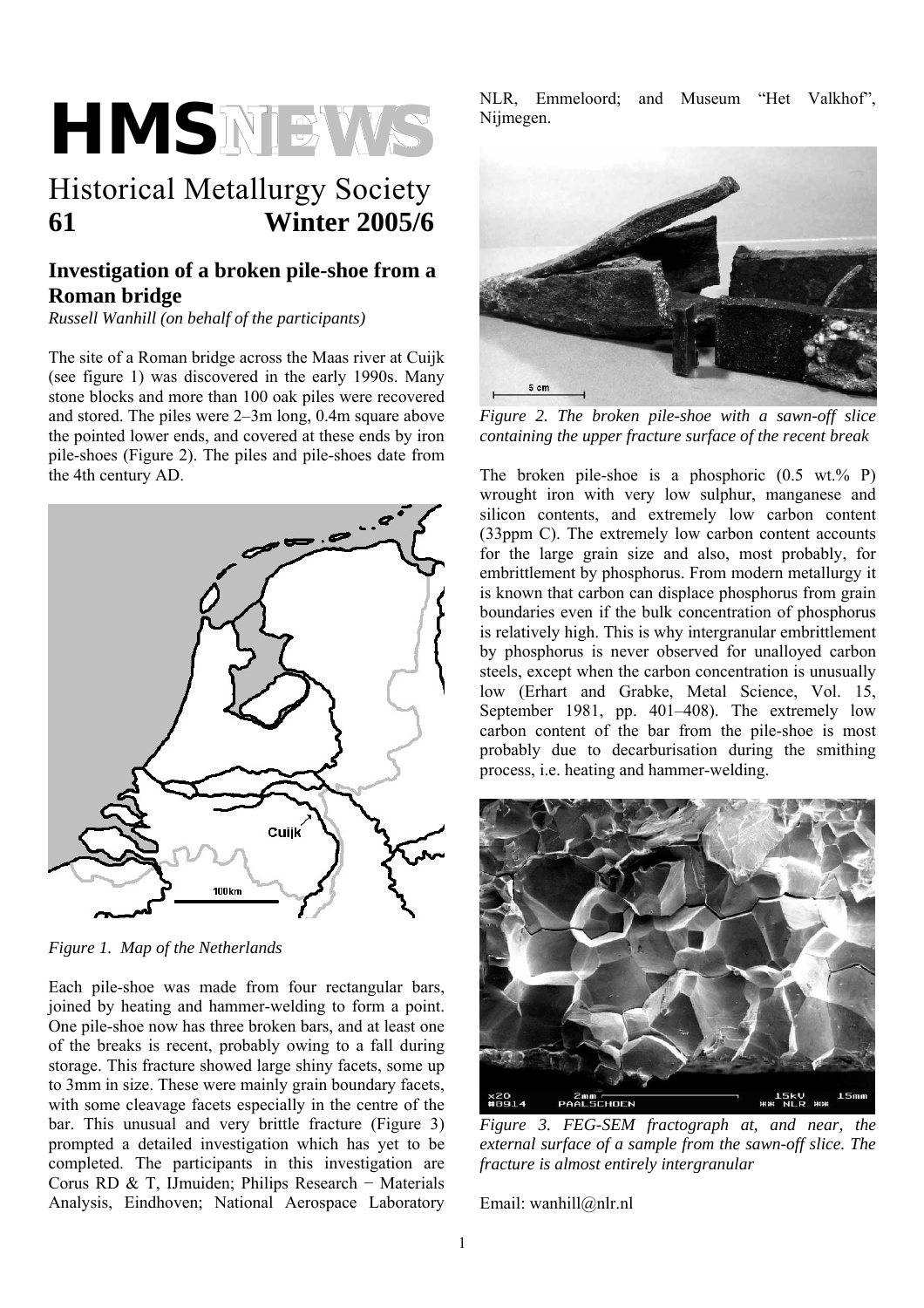# **The Roman Denarius under the Julio-Claudian Emperors: a British angle?**

*Matt Ponting* 

There have, of course, been numerous analyses of Roman silver coins published over the years, most notably by D. R. Walker (1976), but as pointed out by Butcher and Ponting (1995, 1997a, 1997b, 1998) many of these are unreliable due to inappropriate sampling techniques and a failure to fully understand the processes employed by Roman mints to make silver coins. A recently completed project (funded by the Leverhulme Trust) set out to check the validity of the published figures for the silver content



of Julio-Claudian silver and by extension the accepted view of Nero being the instigator of the progressive debasement that appears to typify the history of Roman Imperial fiscal policy. Additionally, use was made of modern instrumentation permitting more detailed trace element analysis (ICP-AES) and complemented by a limited number of high precision (LA-MC-ICP-MS) lead isotope analyses.



*Figure 2. Roman denarius of AD64/65 (RIC53)* 

Earlier analyses have shown that the Julio-Claudian denarius was made of pure silver until the reign of Nero whilst the weight of the denarius appears to have remained unchanged up to the beginning of Nero's reign, when it was reduced slightly. The beginning of the Figure 1. Roman denarius of AD61 (RIC28) *Figure 1. Roman denarius of AD61 (RIC28) Figure 1. Roman denarius of AD61 (RIC28)* **<b>***Figure 1. Roman denarius of AD61 (RIC28) Figure 1. Roman denarius of AD64,* **<b>***Figure 1* 

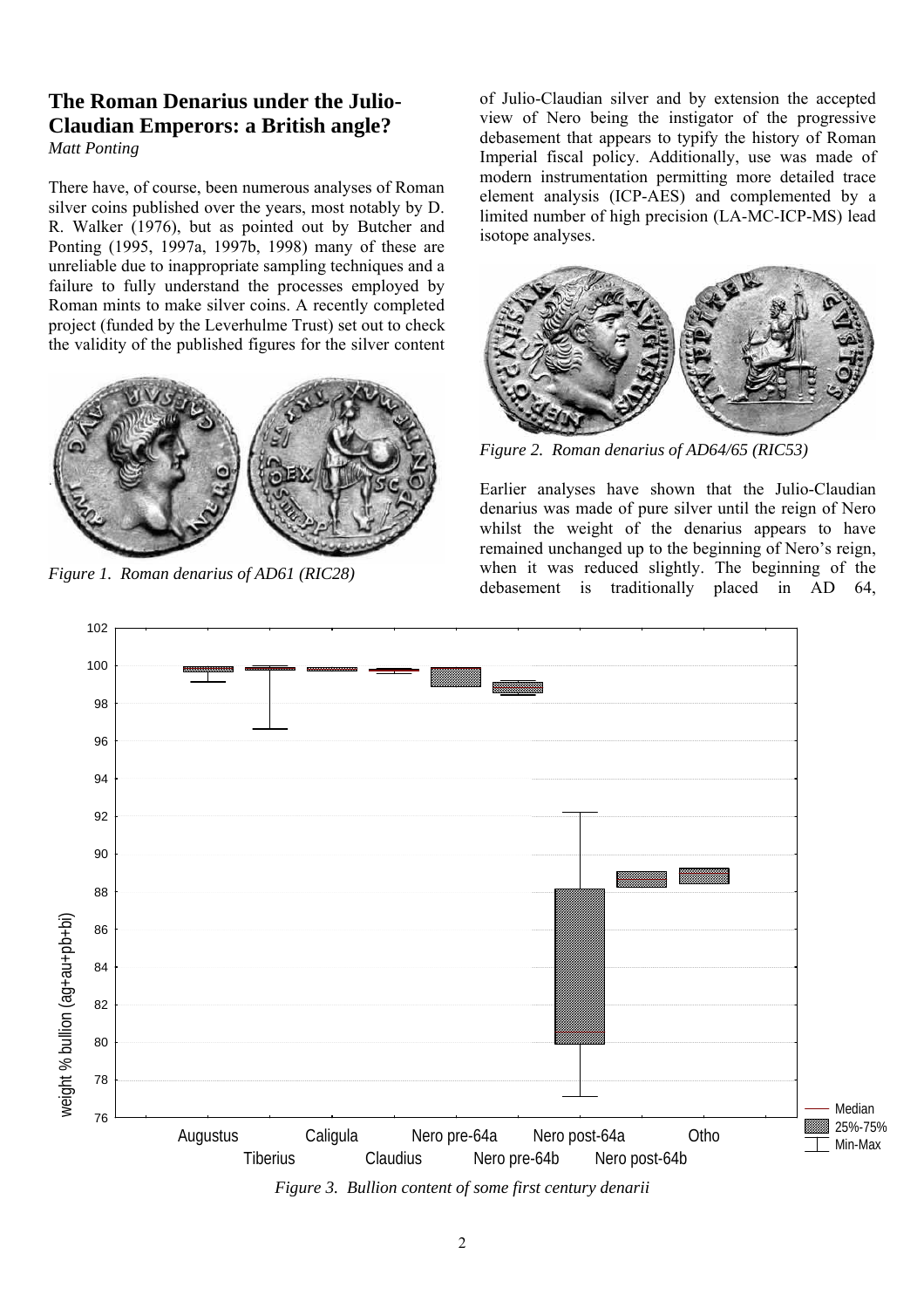accompanied by a further drop in weight, and is attributed to financial pressures, particularly after the disastrous fire at Rome in AD 64. There is no doubt that the 'post-reform' issues of Nero mark a watershed in the history of the denarius; hoards of the second and early third century rarely contain any Julio-Claudian denarii issued prior to AD 64, suggesting that these were removed from circulation entirely, probably in the later first century.

The silver contents of the denarii (Figure 3) prior to the reign of Nero are all very high (means for each reign of over 98%). This is in general agreement with Walker's analyses, where means of between 97.4% and 98.1% are given (Walker 1976, 18). However, it now appears that Nero started to add copper to the silver bullion of some of his coins from at least AD 61, because certain issues of his 'pre-reform' denarii contain only 96.5% silver and an addition of around 1.5% copper (the remainder being lead and gold usually associated with ancient silver).

It is with the undated issues struck after AD 64, the traditional date for Nero's reform that the amount of copper added increases dramatically, with a corresponding decrease in silver. The debasement is far greater than that given by Walker; the silver content of Nero's post-64 denarii is 80% across most of the issues, considerably lower than Walker's figure of 93%. This is the standard of 1 part copper to 4 parts silver; the same as was used under Vespasian and Trajan (Butcher and Ponting 1995, 1998), and suggests the Nero's reform was more far reaching than was previously thought.



*Figure 4. Lead isotope ratios* 

A small group of eight denarii had the different isotopes of lead in their metal quantified. These ratios were then compared with existing lead isotope data for various locations that may have been sources for lead ores that were either the source of silver, or the source of lead used in the refining of silver (data from Craddock *et al*. 1992, Stos-Gale et al. 1995, 1996, Rohl 1996, Boni et al. 2000 and Niederschlag *et al*. 2003). The results (Fig 4 and 5)

show that at least one denarius is consistent with Spanish silver from Rio Tinto, however, the other denarii fall in a group for which the best matches are found in British and some German lead ores, as well as lead metal from Pompeii (Brill & Wampler 1967; Boni et al 2000).



*Figure 5. Lead isotope ratios* 

This suggests that British or potentially German lead was being used to refine the silver, or even that British or German silver was being used to strike denarii. However, the use of German lead or silver is unlikely, given that these regions were well beyond the imperial frontier and Tacitus explicitly states that Germany was poor in silver (Germ. v). Of course, Britain was also beyond the imperial frontiers prior to the Claudian invasion of AD 43. However, the earliest dated lead ingots from the Mendips were produced a mere six years after the conquest suggesting that an already existent lead production system was taken over by Rome; indeed, lead artefacts have been recovered from the pre-Roman settlements at Meare and Glastonbury, and there is even some suggestion of pre-conquest exportation (Todd 1996,  $11-12$ ).

The big question is, of course, whether British lead was exploited for silver by the Roman State: analysis of lead ingots (Smythe 1939/40) shows that silver was not extracted from Derbyshire lead, but Mendip lead is generally richer in silver and it is possible that this could have been exploited. The silver content of galena can vary considerably within an ore body (Tylecote 1986, 69) and silver was regarded as one of the fruits of victory listed by Tacitus (Agr. xii); silver may have been extracted when suitable ores were available. It may be suggested that while it was uneconomic to extract silver directly from British lead, the latter could have been shipped to Spain for use in silver refining, where any silver originating in the lead would be extracted during the process of extracting silver from jarosite ores. Rio Tinto is relatively poor in lead ores, and the LI analyses of Craddock *et al*. (1992, 209) indicate the use of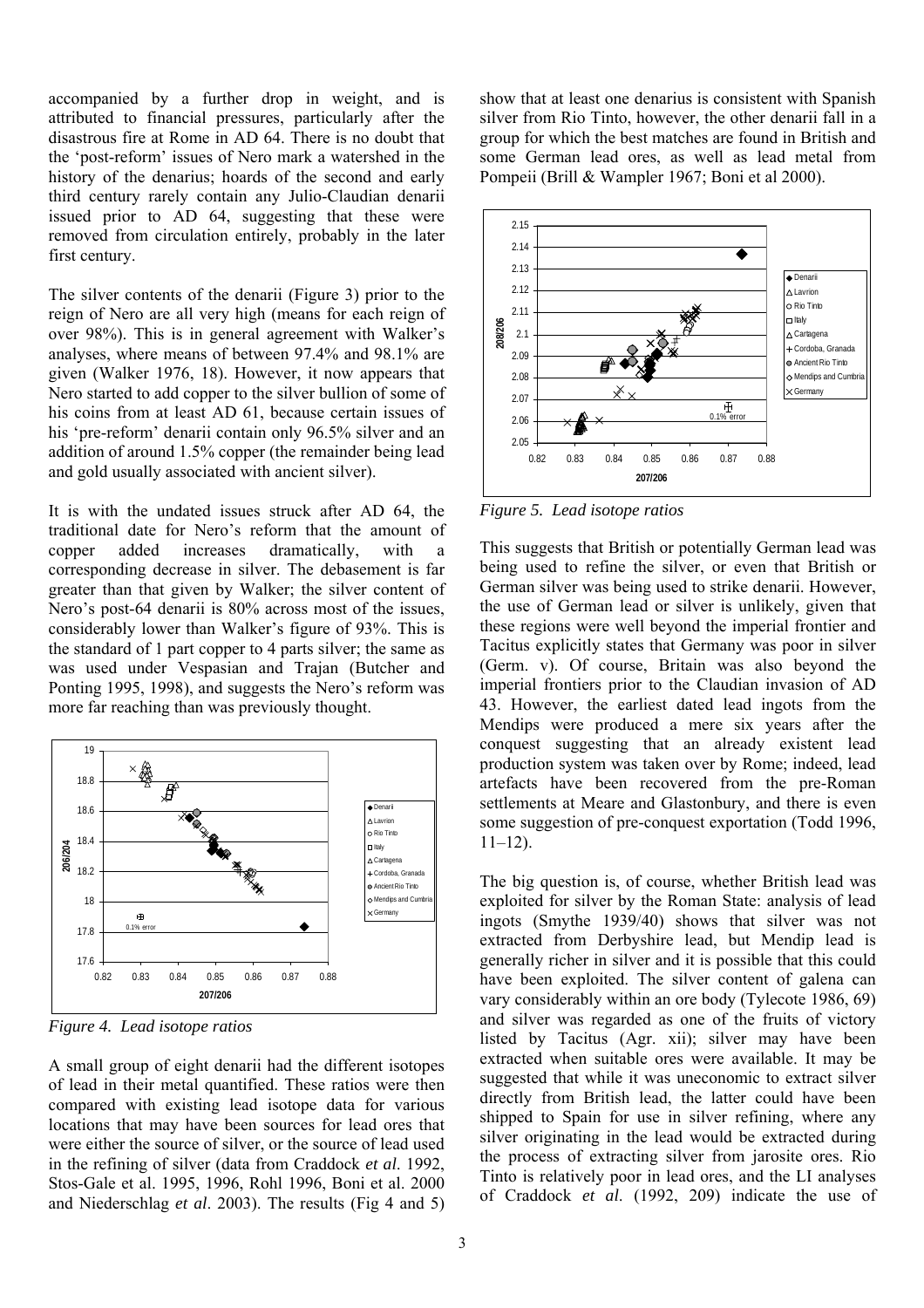imported lead, some from within Spain itself; but the use of British lead is a possibility. Curiously, the trace element signatures of the silver are consistent with a likely Spanish origin, and this is supported by a coin that has both trace element and LI signatures consistent with Spanish silver. Therefore, on the basis of the present data it would be reasonable to suggest that the coins sharing an isotope signature that indicates a British origin were made of Spanish silver that had been refined with British lead.

#### **References**

- Boni, M, Di Maio, G, Frei, R & Villa, M 2000 'Lead isotopic evidence for a mixed provenance for Roman water pipes from Pompeii' *Archaeometry*, **42**, 201–208
- Brill, R H & Wampler, J M 1967 'Isotope studies of ancient lead' *American Journal of Archaeology*, **71**, 63–77
- Butcher, K E T & Ponting, M J 1995 'Rome and the East: production of Roman Provincial silver coinage for Caesarea in Cappadocia under Vespasian, AD 6979' *Oxford Journal of Archaeology* **14**, 17–36
- Butcher, K & Ponting, M 1997a 'A study of the chemical composition of Roman silver coinage, AD 196–197' *American Journal of Numismatics* **9**, 17–35
- Butcher, K & Ponting, M 1997b, Silver standards at Caesarea in Cappadocia' In J Nollé, B Overbeck & P Weiss (eds), *Internationales Kolloquium zur kaiserzeitlichen Münzsammlung Kleinasiens, 27–30 April 1994 in der Staatlichen Münzsammlung, München*, 167–171
- Butcher, K & Ponting, M 1998 'Atomic Absorption Spectrometry and Roman Silver Coins' In A Oddy, M Cowell (eds), *Metallurgy in Numismatics 4*, 308–334
- Craddock, P T, Freestone, I C, Gale, N H, Meeks, N, Rothenberg, B & Tite, M S 1992 'The investigation of a small heap of silver smelting debris from Rio Tinto, Huelva, Spain' In Craddock, P T & Hughes M J (eds) *Furnaces and Smelting Technology in Antiquity*, 199–218
- Niederschlag E, Pernicka, E, Seifert, Th & Bartelheim, M 2003 'The determination of lead isotope ratios by multiple collector ICP-MS: a case study of Early Bronze Age artefacts and their possible relation with ore deposits of the Erzgebirge' *Archaeometry* **45**, 61–100
- Rohl, B 1996 'Lead isotope data from the Isotrace Laboratory, Oxford: Archaeometry database 2, galena from Britain and Ireland' *Archaeometry* **38**, 165–180
- Smythe, J A 1939/40 'Roman pigs of lead from Brough' *Transactions of the Newcomen Society* **20**, 139–44
- Stos-Gale, Z, Gale, N H, Houghton, J & Speakman, R 1995 'Lead isotope data from the Isotrace Laboratory, Oxford: Archaeometry database 1, ores from the western Mediterranean' *Archaeometry* **37**, 407–416
- Todd, M 1996 'Pretia Victoriae? Roman lead and silver mining on the Mendip hills, Somerset, England' *Münstersche Beiträge zur antiken Handelsgeschichte* **15**, 1–18
- Tylecote, R F 1986 *The Prehistory of Metallurgy in the British Isles*
- Walker, D R 1976 *The Metrology of the Roman Silver Coinage. Part 1: from Augustus to Domitian*

Email: m.ponting@liverpool.ac.uk

#### **Viking metalworking in Dublin**

*Justine Bayley* 

I spent much of this summer in Dublin, going through the National Museum's collection of finds from excavations at High Street, Christchurch Place, Fishamble Street and Winetavern Street, identifying those relating to metalworking. I recorded over 1700 complete or fragmentary objects – and also re-discovered about half a ton of iron-smithing slag hidden in the stores! This work was part of a project which will eventually publish all the Viking-period metalworking finds from the National Museum's excavations in Dublin in the 1960s and 1970s.

About half the finds were crucibles that had been used to melt copper alloys, gold or silver. Further analyses are needed, and it will be interesting to see if there is any correlation between metal composition and crucible size, form or fabric. There are smaller numbers of ceramic vessels that appear to be 'heating trays' or cupels for refining silver and gold, and also some fragments of parting vessels – similar to those I identified from the Coppergate site in York. The clay moulds for casting objects are small and scrappy but there are numerous open moulds for casting bar ingots, made from a variety of local and imported stone. Nearly a third of the finds were metal: complete and fragmentary bar ingots, spillages and wrought bars, rods and lengths of wire. Most of them were copper alloys – with brass predominating – but there were also considerable amounts of lead and some gold, silver and pewter.

Email: Justine.bayley@english-heritage.org.uk

#### **HMS Council**

At the July HMS Council meeting two members were elected: Peter King (re-elected) and Ian Freestone (new).

## **HMS meetings in 2006**

*Bob Smith* 

The next AGM will be held in London on the 10 June 2006. The afternoon visit will be to the Whitechapel Bell Foundry and the AGM will be held nearby but we are still finalising details as to the exact venue.

The Conference for 2006 will be in the Forest of Dean on the 15–17 September. Arrangements are still being finalised but we will have the usual lectures and visits as in the past.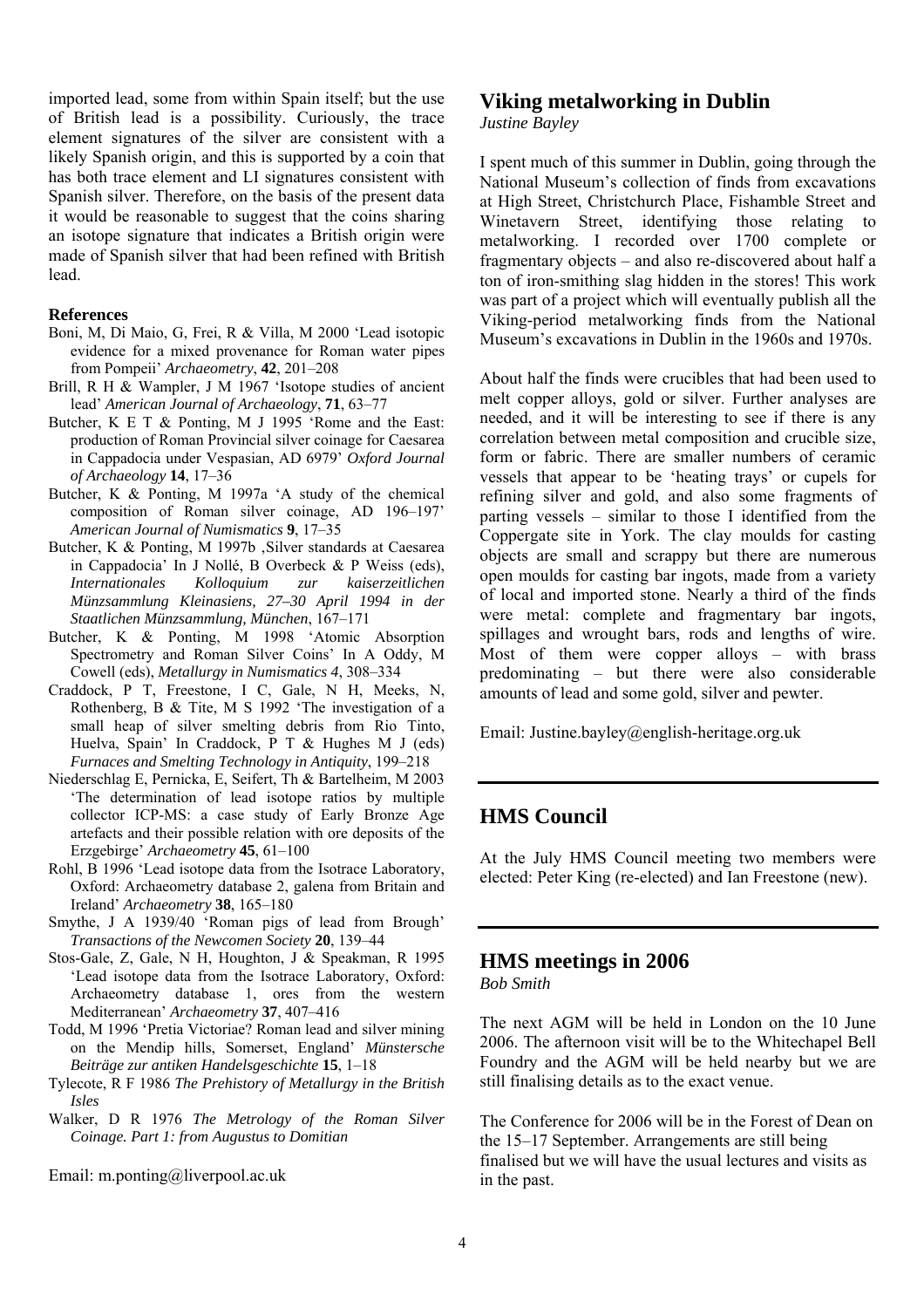# **Wealden Iron Research Group News 2004**

*Jeremy Hodgkinson* 

The 2004 WIRG Bulletin contains two articles relating to iron production in the late16th-early 17th century. The first is a transcript of the information on the owners, occupiers and output of furnaces and forges in Kent that was drawn together during surveys conducted for the Lord Lieutenant of the county in 1588–90 after the Armada crisis had subsided, when the government were putting in place restrictions on ordnance production and export. Considerably more detailed than the lists of 1574, it is unfortunate that the corresponding lists for Sussex and Surrey have not, apparently, survived.

The other article recounts the business done with the Office of Ordnance by one of the ironmasters mentioned in the previous lists, Thomas Browne. As royal founder or iron ordnance and shot, he was responsible for deliveries of armaments to coastal fortifications, but also supplied the East India Company and was allowed to conduct some private business in connection with colonial ventures in Virginia and Bermuda. The article details the numbers of guns supplied to the Tower of London, reflecting the changing demand for guns during the first two decades of the 17th century, before Browne was succeeded by his more famous son, John.

In the Field Notes, discoveries of half a dozen bloomery sites are recorded in East Sussex, as well an interim note on the excavation of a domed bloomery furnace of the 2nd century AD near Mayfield. Also, details are given of the radiocarbon date of the insubstantial remains of an Iron Age bloomery hearth discovered during construction of a pond near Forest Row, East Sussex. A broad date of 360BC–AD30 at 95% confidence was recorded, but survival of the hearth base, which measured approx. 400mm across, was poor.

# **Wealden Iron Research Group News 2005**

*Jeremy Hodgkinson* 

In the Group's 2005 annual bulletin (*Wealden Iron*, 2nd ser., **25**), there are short reports on undated bloomery sites discovered at Peasmarsh and Maresfield, in East Sussex, and a note about a possible Romano-British occupation site close to a bloomery site at North Chailey in the same county. So-far fruitless searches for two documented blast furnaces, at Bournemill, near Tonbridge, Kent, and at Iping in West Sussex are discussed, and the possible location of the former charcoal store for Ashburnham Forge is described.

Evidence of late Iron Age and Romano-British ironworking in the Kent Low Weald is described in an article in which ironworking is linked to small settlement sites at Ulcombe and Headcorn. Also noted are the evidence for Romano-British ironworking at Rolvenden, and the opportunity to record a section of the slagmetalled surface of the Rochester-Bodiam Roman road at Sandhurst.

Two blast furnace sites come under scrutiny: Warbleton Priory furnace and Bungehurst furnace; both in East Sussex. When Ernest Straker described the former site in his 1931 monograph, *Wealden Iron*, he had been hampered in his recognition of its features by overgrown vegetation. Recent clearance has enabled a better assessment of the site's layout. In the case of Bungehurst, Straker's location was incorrect, and subsequent investigation identified another location, at which all evidence of ironworking has apparently been completely obliterated. The site which is the subject of the current survey is probably the one that Straker originally identified and has now been correctly located. Typical of many of the earlier (16th century) sites, it occupies a confined position in a narrow valley. However, the evidence of the working area has enabled the probable former sites of the furnace, wheelpit, spillway, slag heap and charcoal store to be identified.

An article on charcoal production around Darwell furnace, East Sussex, uses evidence of the size and distribution of burning sites and the possible consumption of wood to put forward a number of suggestions about the nature of charcoal supply from a defined area.

The career of John Browne, the seventeenth-century gunfounder, is described from the 1610s to the 1630s, and deals, *inter alia*, with the export of cannon, the problems caused by the export embargo and the monopoly of merchant ordnance supply granted to Sackville Crowe, his attempts to develop new types of gun, and his eventual forays into bronze casting. This is the first part of a longer article.

Finally, in a brief note, the identity of James Littleton, who supplied round shot in the 1660s, is revealed as sonin-law of the gunfounder, George Browne, and can be associated with Woodcock hammer in Surrey.

[The HMS News editor would like to apologise for the delay in including the WIRG2004 digest in the newsletter]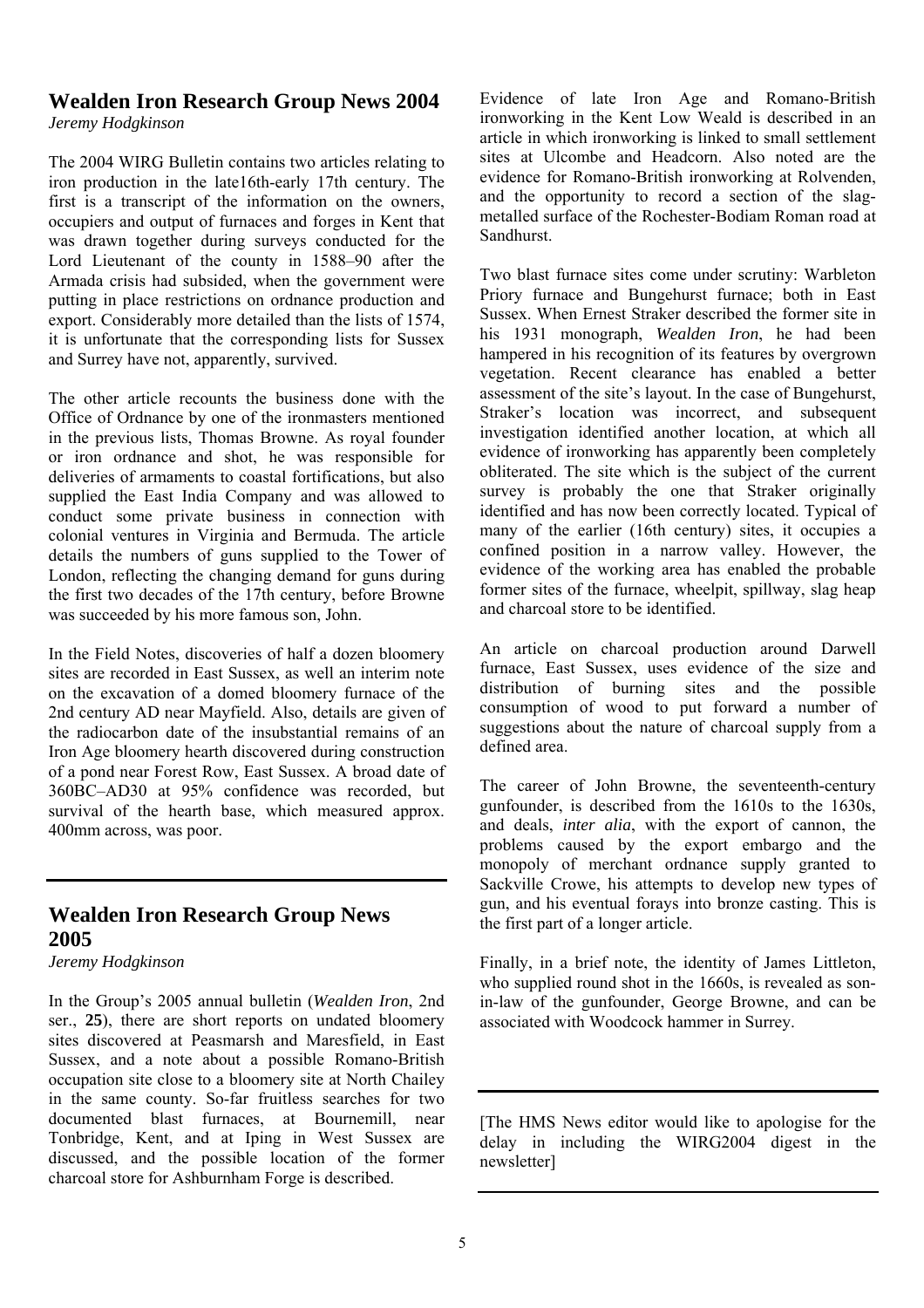## **Bower Spring Cementation works**

*Christine Ball* 

Excavations have been carried out by ARCUS next to the remains of the cementation furnace at Bower Spring, off Russell Street, Sheffield (NGR SK 3527 8790). The cementation furnace, which is owned by the South Yorkshire Industrial History Society (SYIHS) and is a Scheduled Ancient Monument, was once part of the former Franklin Works, part of which is to be removed by the Inner Relief Road. They are the only remains in Sheffield where you can see a cross-section of a furnace.

The works was built c1825 by Turton Bros and sold to Moss & Gamble, who were merchants and makers of steel and files, in 1853. The works was visited in 1858 by Walter White who wrote a lively (and accurate) description of the processes he observed. The site was damaged by the 1864 Dale Dyke Dam flood and, in the new online Flood Claims database (www2.shu.ac.uk/sfca/databaseLinks.cfm), we have been able to find much detail of layout, room functions, personnel, wages lost and equipment damaged.

ARCUS were digging for three weeks and have uncovered the rest of the works site, including most of the original 20 crucible holes. Sadly, some of these will be lost to the road, but most of the rest, and their cellars, should be able to be preserved. The crucible holes are adjacent to the remains of the westernmost furnace and an extension to the scheduled area will enable their protection. It is proposed to backfill, cover and pave the part of the site between the road and the scheduled area.

We are liaising with the City Council, the South Yorkshire Archaeology Service and with English Heritage to preserve more of the remains and display them to the public. English Heritage has offered to contribute funds for the conservation of the remains and the SYIHS is looking to raise the extra money needed.

Email: c.ball@sheffield.ac.uk

#### **HMS 2005 Conference Review**

*Lorna Anguilano, Aude Mongiatti and Claire Cohen* 

The annual Historical Metallurgy Society conference this year was held in Middleham, North Yorkshire on the 9th–11th of September 2005. The conference theme outlined the importance of conserving, preserving and understanding archaeometallurgical sites within the Yorkshire Dales, highlighting the importance of lead mining and smelting within antiquity.

Friday night was dedicated to mining and smelting sites in the Yorkshire Dales. The first two presentations were focused on the importance of the archaeological park and

emphasising the knowledge archaeometallurgy has gained on lead smelting in the last 40 years. Tom Gledhill presented his investigations into an industrial iron smelting site. Initial surveying has revealed the selection of specific charcoal species at the industrial sites studied. Tom presented the inter-related use of varying charcoal and cultural context of the site giving an insight into the degree of knowledge and selectivity that the smelters were using when selecting smelting material.



*Figure 1. A hush seen from the valley floor* 

The fieldtrip organised on Saturday took the conference participants to sites characteristic of lead production: Kelt Head Smelter, Wetgrooves Mine and Turf Moor Hush, giving participants the opportunity to see how these sites are preserved and visible (if you know where to look!) in the landscape, and what remains of these smelting activities. Wetgroove Mines showed clear botanic evidence that lead smelting and beneficiation took place, indicated by the presence of typical white lead flowers. The presence of two branched underground mines linked with a shaft (unfortunately unexcavated and partly filled and collapsed) shows complex and large scale exploitation of lead in the area. Exploration of Turf Moor Hush led by the guide Martin showed that hushing is an invasive method deeply modifying the surrounding landscape. Within Turf Moor Hush it is evident that geological faults have been partially deleted by large scale industrial mining processes and as a result scar the surrounding countryside. They remain an enduring reminder of the importance of lead processing within the region.

After a full day of hiking and exploring the Dales, Saturday night was dedicated to short presentations on broader subjects and ongoing projects. Participants heard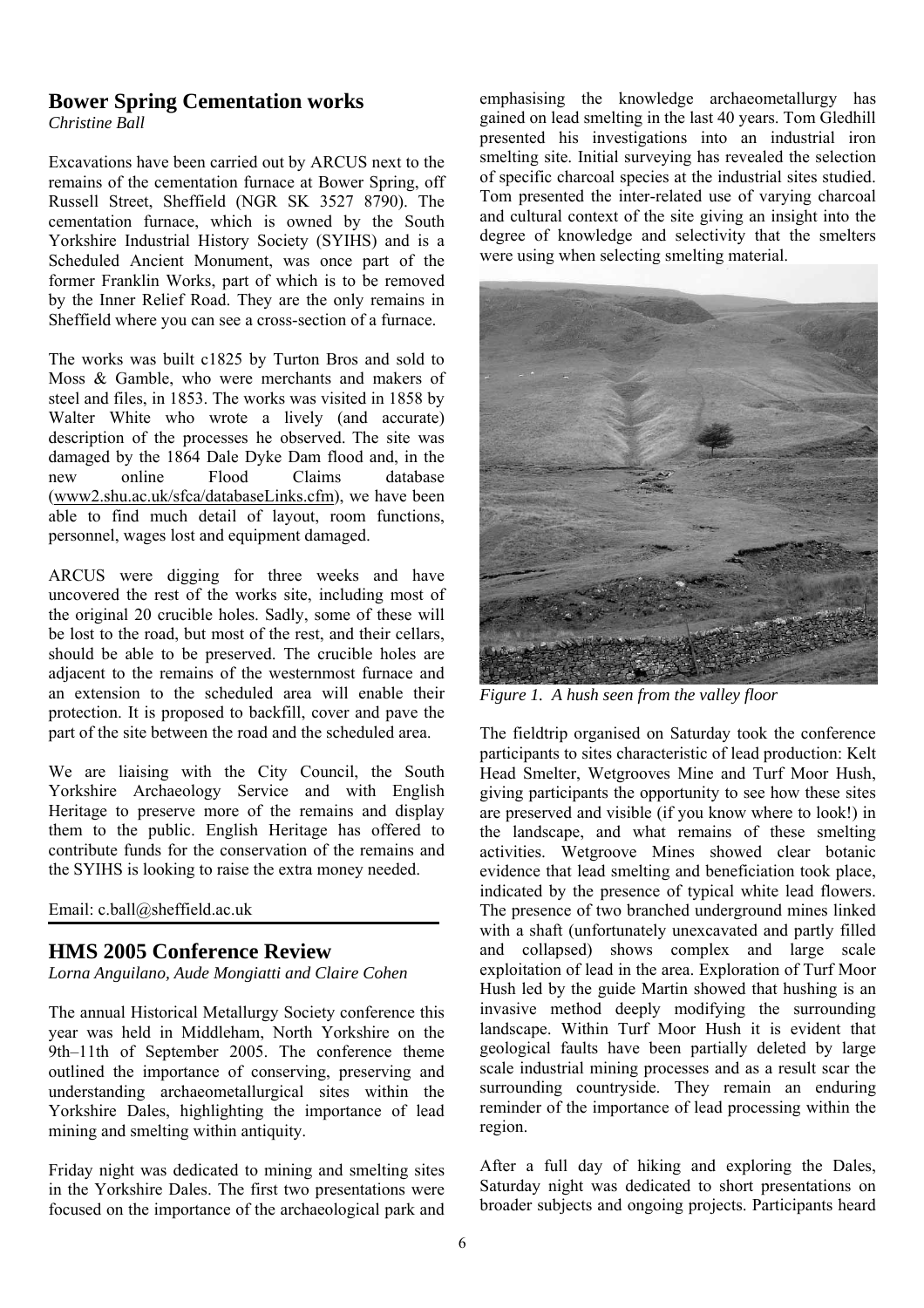presentations on: Mycenaean lead production during the Bronze Age (Sue Mossman), and medieval lead smelting (Lynn Willies). Silver production was addressed with two presentations; medieval silver mining in southern France (Peter Claughton), and rich silver ores exploitation from the Renaissance onwards in Scotland (John Pickin). To finish, recent excavations in North Yorkshire were presented outlining an 18th century industrial structure for iron working, and lead ingots and furnaces in Roman and medieval times. After a conference dinner most of the younger members of the conference headed for a well deserved pint after a tiring but enjoyable day.



*Figure 2. Looking back into a hush* 

The final morning of presentations started with what remained the main theme of the conference: medieval bole or bale smelting, with one report about lead and silver production in Imperial Roman Serbia (John Merkel) and one archaeological report from recent fieldwork in Wales where furnaces under a timber structure have been excavated (Simon Timberlake). A comprehensive archaeometallurgical study of lead smelting debris in Cwmystwyth, Wales followed (Lorna Anguilano) and the conference was concluded by two presentations about combined archaeological and metallurgical studies of post-medieval silver production, one in Bolivia (Claire Cohen) and the other in Austria (Aude Mongiatti).

A very interesting and stimulating conference enjoyed by all the participants. Thank you HMS and special thanks go to Peter Claughton who did an excellent job organising and running the conference!

### **Mines et Métallurgies anciennes du Plomb dans leurs environnements**

A 3 day colloquium on the mining and metallurgy of lead will be held at Florac (Lozère) in the southern part of the Massif Central 8th–10th September 2006. The area has been the subject of recent collaborative research into the mining of lead and its impact on the environment.

If you are interested in participating then contact Alain Ploquin, CRPG-CNRS, BP 20, F-54501 VANDOEUVRE-lès-Nancy Email: ploquin@crpg.cnrs-nancy.fr

## **Northern Pennine Silver in the Late Medieval Period**

A seminar will be held at the North Pennines Heritage Trust Centre, Nenthead, Saturday 8 April 2006.

The evidence for silver production from the northern Pennine orefield in the late medieval period has been addressed by both historians and geologists in recent years. Whilst there is strong documentary and statistical support for the position that an area in the north Pennines, encompassing parts of Cumberland (now Cumbria), Northumberland and County Durham, was the major source of newly mined English silver in the late medieval period, that is not backed up by the geological evidence. The majority of the ores mined in the modern period were low in silver and there is, as yet, no evidence for significant quantities of silver-rich minerals at the shallow depths accessible to the medieval miner.

Although the quantity of silver produced during the 12th century can be estimated with some confidence we do not know the precise location of the workings. Neither can we be certain as to the nature of the ores worked, where they were processed, nor the quantity of lead which might have been produced as a by-product. Information is available on the organisational structure under which mining was carried out but there is currently little to indicate how it fitted into the social framework and upland agricultural practice.

This seminar is being held to consider the evidence for silver production and discuss how our understanding of mining in the area during the late medieval period might be advanced. The intention is to hear presentations from all those with an interest in the area — geologists, historians, archaeologists and mine explorers.

If you are interested in contributing, please contact Dr Peter Claughton, Blaenpant Morfil, CLYNDERWEN, Pembrokeshire, Wales SA66 7RE; tel. 01437 532578; Email: P.F.Claughton@exeter.ac.uk

There will be no charge for the seminar itself, commencing at  $10:30$  — lunch will be available in the Centre café. To book, please contact Sheila Barker, The Rise, ALSTON, Cumbria CA9 3DB; Email: sheila.barker@cybermoor.org.uk